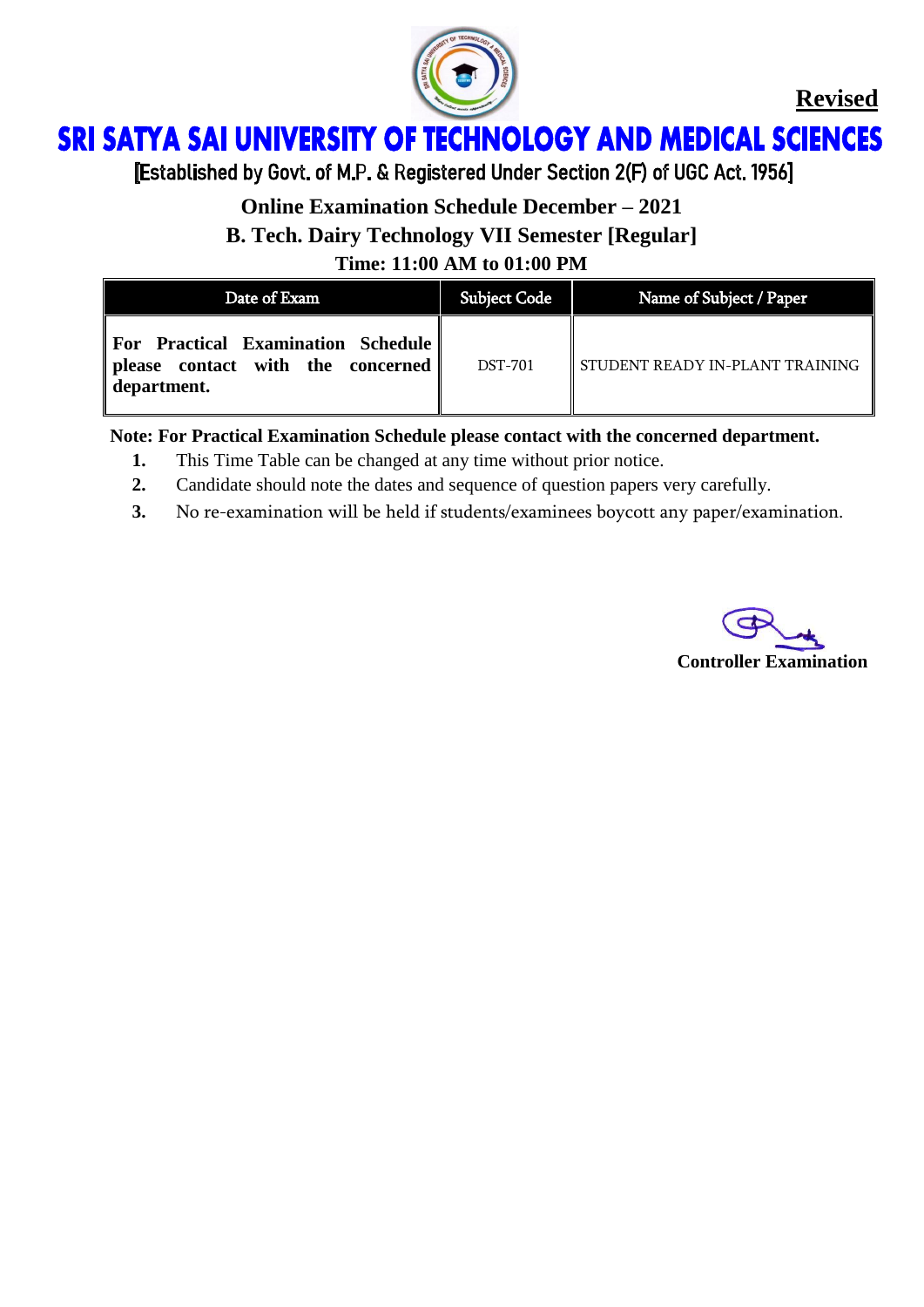

#### ì Ï

[Established by Govt. of M.P. & Registered Under Section 2(F) of UGC Act. 1956]

# **Online Examination Schedule December – 2021**

**B. Tech. Dairy Technology VI Semester [Ex]**

**Time: 11:00 AM to 01:00 PM**

| Date of Exam     | <b>Subject Code</b> | Name of Subject / Paper                     |
|------------------|---------------------|---------------------------------------------|
| $08 - 02 - 2022$ | <b>DST-601</b>      | <b>FOOD ENGINEERING</b>                     |
| 10-02-2022       | DST-602             | MATERIAL STRENGTH & DAIRY MACHINE DESIGN    |
| 12-02-2022       | <b>DST-603</b>      | DAIRY PLANT DESIGN AND LAYOUT               |
| 14-02-2022       | <b>DST-604</b>      | <b>SENSORY EVALUATION OF DAIRY</b>          |
| 17-02-2022       | DST-605             | FOOD TECHNOLOGY - I                         |
| 19-02-2022       | DST-606             | FOOD CHEMISTRY                              |
| 21-02-2022       | <b>DST-607</b>      | <b>ENERGY CONSERVATION &amp; MANAGEMENT</b> |
| 23-02-2022       | <b>DST-608</b>      | EMERGING DAIRY PROCESSING TECHNOLOGIES      |

- **1.** This Time Table can be changed at any time without prior notice.
- **2.** Candidate should note the dates and sequence of question papers very carefully.
- **3.** No re-examination will be held if students/examinees boycott any paper/examination.

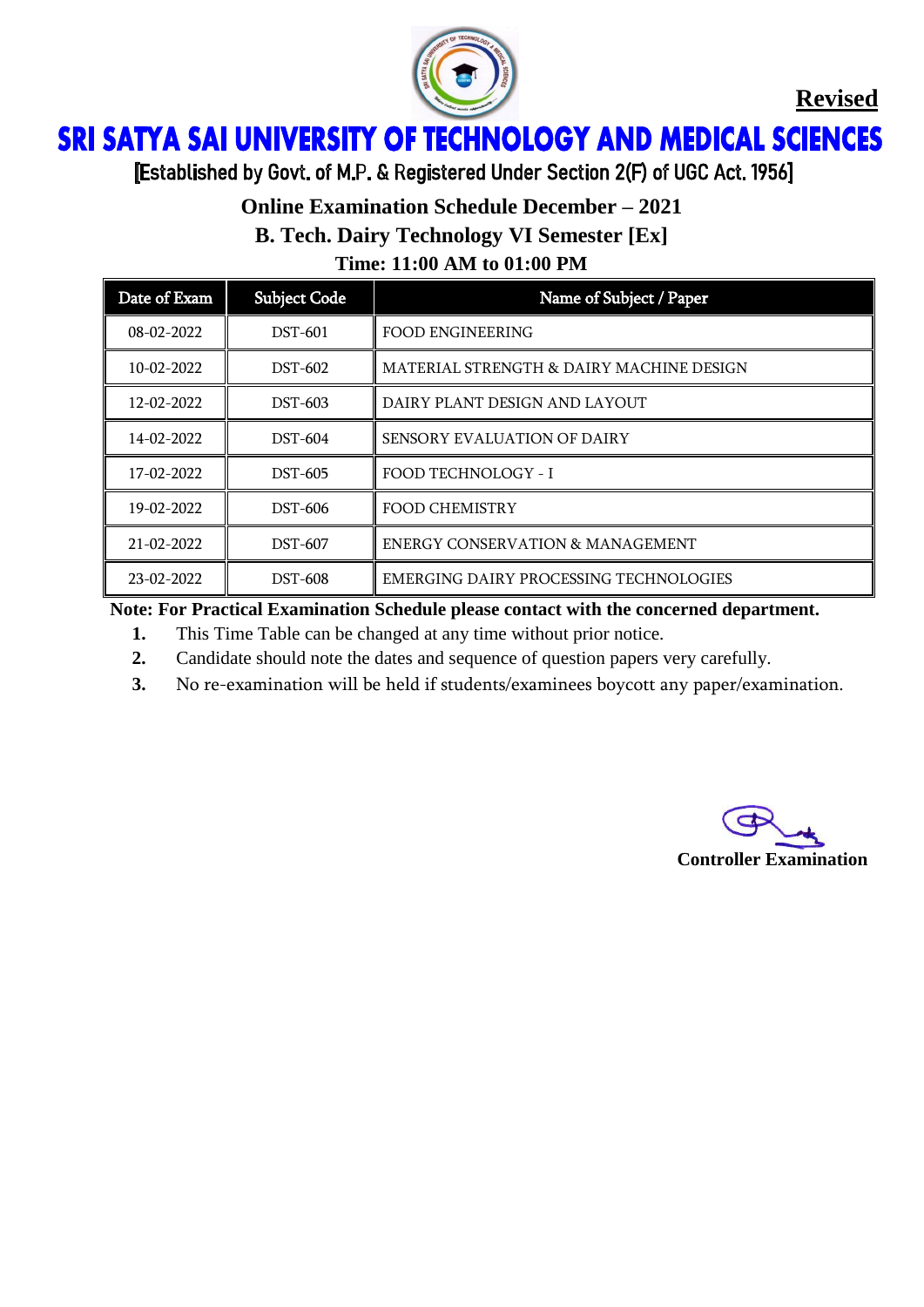

#### **SRI SATYA SAI UNIVERSITY OF TECHNOLOGY AND MEDICAL SCIENCES** Ï

[Established by Govt. of M.P. & Registered Under Section 2(F) of UGC Act. 1956]

# **Online Examination Schedule December – 2021**

**B. Tech. Dairy Technology V Semester [Regular/Ex]**

**Time: 11:00 AM to 01:00 PM**

| Date of Exam     | <b>Subject Code</b> | Name of Subject / Paper                         |
|------------------|---------------------|-------------------------------------------------|
| 22-01-2022       | <b>DST-501</b>      | <b>INSTRUMENTATION AND PROCESS CONTROL</b>      |
| $25-01-2022$     | <b>DST-502</b>      | QUALITY AND SAFETY MONITORING IN DAIRY INDUSTRY |
| 28-01-2022       | <b>DST-503</b>      | BY PRODUCTS TECHNOLOGY                          |
| $31 - 01 - 2022$ | <b>DST-504</b>      | PACKAGING OF DAIRY PRODUCTS                     |
| $02 - 02 - 2022$ | <b>DST-505</b>      | CHEMICAL QUALITY ASSURANCE                      |
| $04 - 02 - 2022$ | <b>DST-506</b>      | ICT IN DAIRY INDUSTRY & OPERATION RESEARCH      |
| $07 - 02 - 2022$ | <b>DST-507</b>      | MARKETING MANGEMENT & INTERNATIONAL TRADE       |
| $09 - 02 - 2022$ | <b>DST-508</b>      | TECHNOLOGY MANAGEMENT                           |

- **1.** This Time Table can be changed at any time without prior notice.
- **2.** Candidate should note the dates and sequence of question papers very carefully.
- **3.** No re-examination will be held if students/examinees boycott any paper/examination.

**Controller Examination**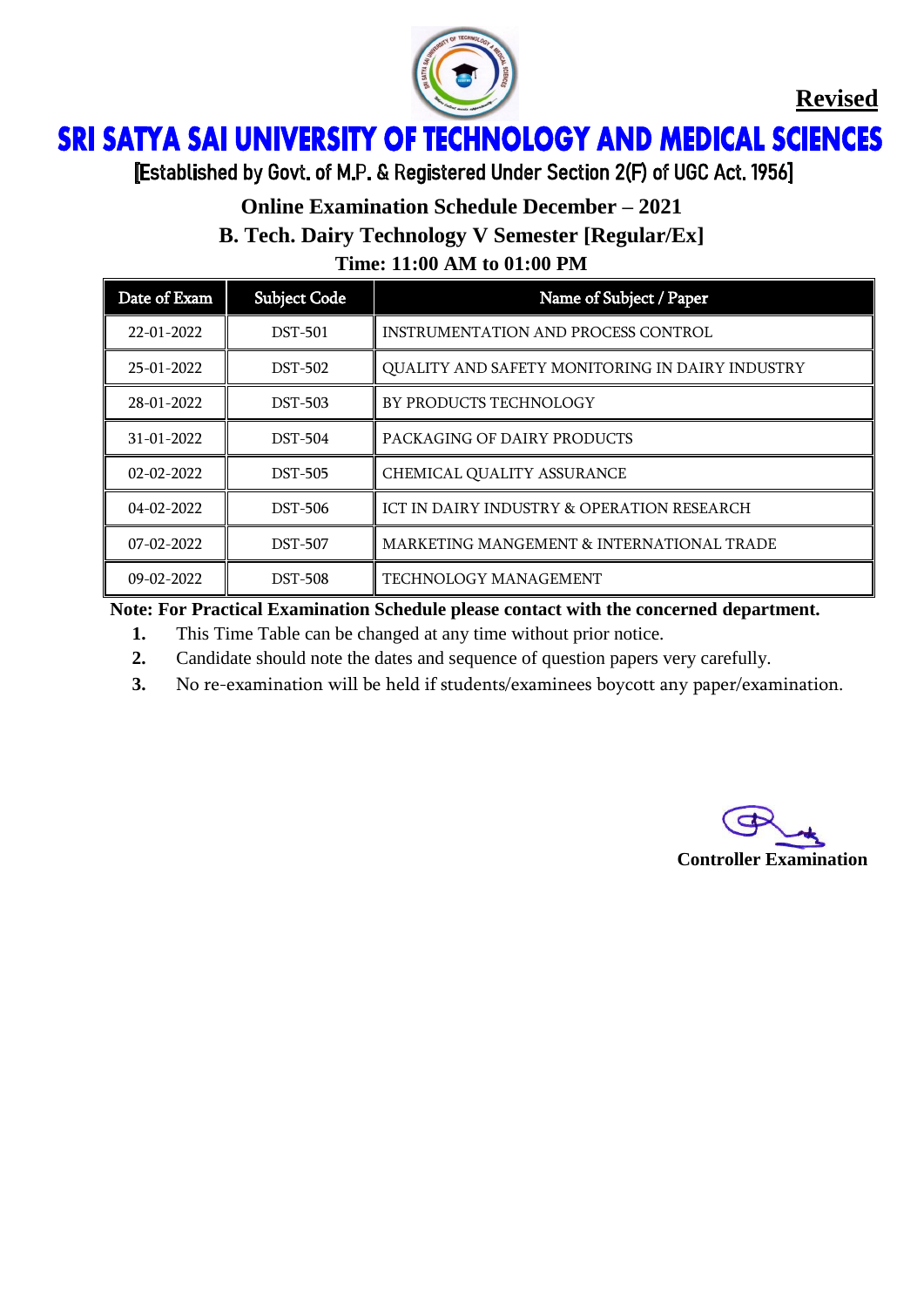

#### ì Ï

[Established by Govt. of M.P. & Registered Under Section 2(F) of UGC Act. 1956]

### **Online Examination Schedule December – 2021**

**B. Tech. Dairy Technology IV Semester [Ex]**

**Time: 11:00 AM to 01:00 PM**

| Date of Exam     | Subject Code   | Name of Subject / Paper           |
|------------------|----------------|-----------------------------------|
| $11 - 02 - 2022$ | <b>DST-401</b> | DAIRY PROCESS ENGINEERING         |
| 15-02-2022       | <b>DST-402</b> | <b>HUMAN NUTRITION</b>            |
| 18-02-2022       | <b>DST-403</b> | MICROBIOLOGY OF DAIRY PRODUCTS    |
| 22-02-2022       | <b>DST-404</b> | <b>CHEESE TECHNOLOGY</b>          |
| 24-02-2022       | <b>DST-405</b> | <b>CONDENSED &amp; DRIED MILK</b> |
| 26-02-2022       | <b>DST-406</b> | CHEMISTRY OF DAIRY PRODUCTS       |
| 28-02-2022       | <b>DST-407</b> | FUNDAMENTALS OF DAIRY EXTENSION   |

- **1.** This Time Table can be changed at any time without prior notice.
- **2.** Candidate should note the dates and sequence of question papers very carefully.
- **3.** No re-examination will be held if students/examinees boycott any paper/examination.

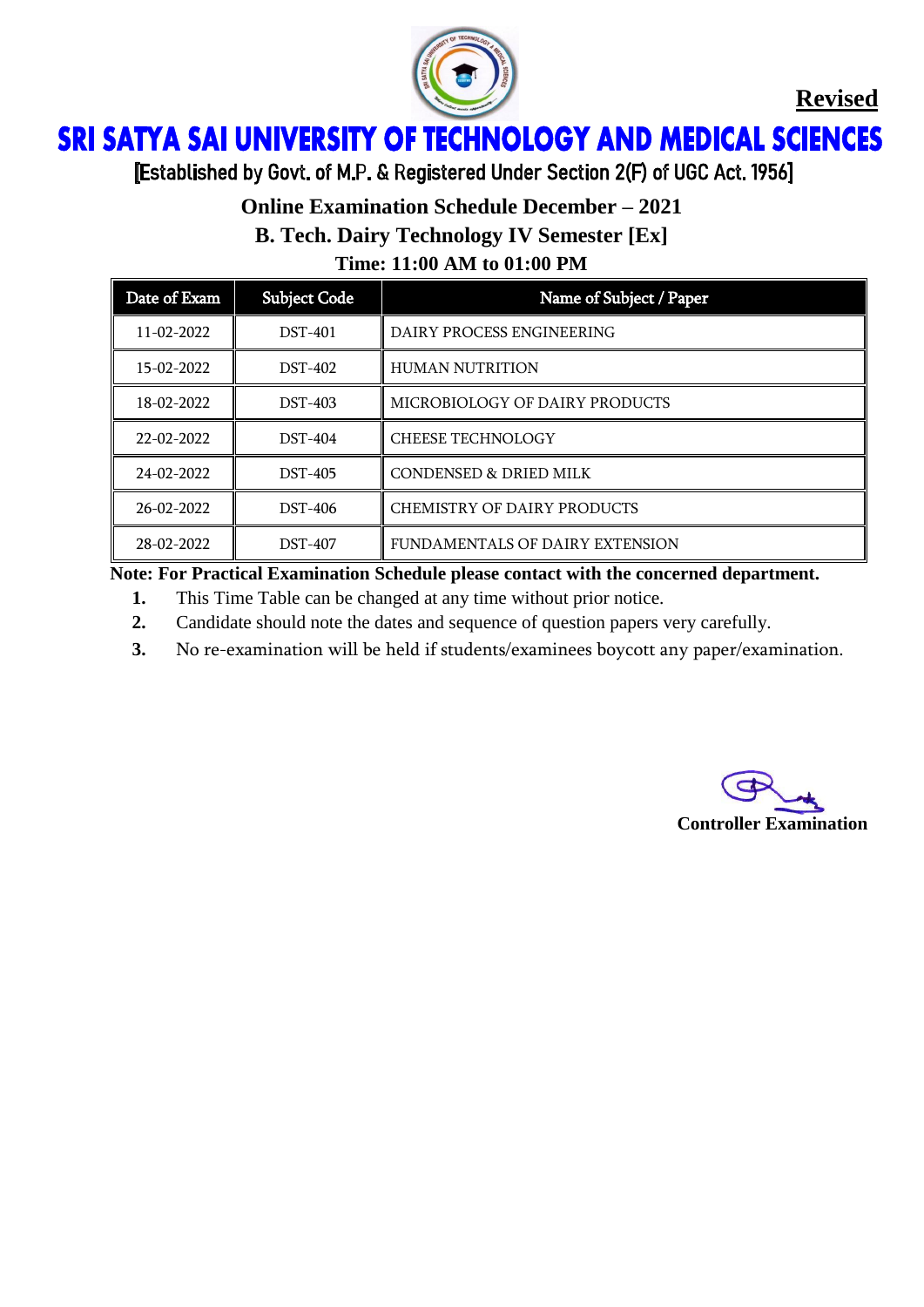

#### **SRI SATYA SAI UNIVERSITY OF TECHNOLOGY AND MEDICAL SCIENCES** Ï

[Established by Govt. of M.P. & Registered Under Section 2(F) of UGC Act. 1956]

# **Online Examination Schedule December – 2021**

**B. Tech. Dairy Technology III Semester [Regular/Ex]**

**Time: 11:00 AM to 01:00 PM**

| Date of Exam     | <b>Subject Code</b> | Name of Subject / Paper                      |
|------------------|---------------------|----------------------------------------------|
| 24-01-2022       | <b>DST-301</b>      | TRADITIONAL INDIAN DAIRY PRODUCTS            |
| 27-01-2022       | <b>DST-302</b>      | REFRIGERATION & AIR CONDITIONING             |
| 29-01-2022       | <b>DST-303</b>      | <b>DAIRY ENGINEERING</b>                     |
| $01 - 02 - 2022$ | <b>DST-304</b>      | <b>FAT RICH DAIRY PRODUCTS</b>               |
| $03-02-2022$     | <b>DST-305</b>      | <b>ICE CREAM &amp; FROZEN DESERTS</b>        |
| $05-02-2022$     | <b>DST-306</b>      | STARTER CULTURES AND FERMENTED MILK PRODUCTS |

- **1.** This Time Table can be changed at any time without prior notice.
- **2.** Candidate should note the dates and sequence of question papers very carefully.
- **3.** No re-examination will be held if students/examinees boycott any paper/examination.